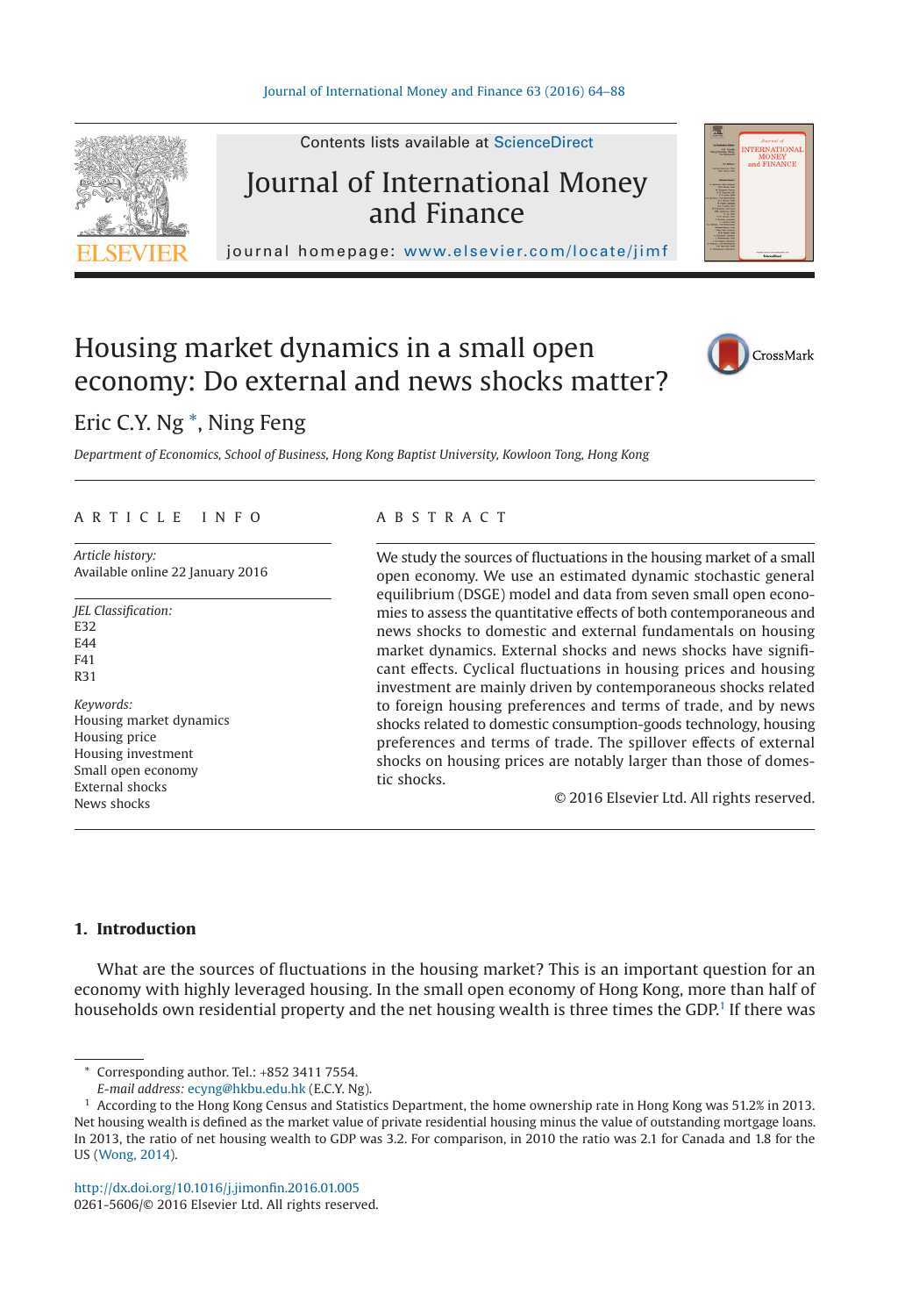a substantial collapse in the housing market, the wealth of most households would decrease significantly. A decline in housing prices might lead to negative equity for those households with mortgages and reduce their consumption and investment thereafter.

Economists use different quantitative theory approaches, mainly in the context of business cycle models, to investigate the driving forces behind housing market fluctuations. [Davis and Heathcote](#page--1-1) [\(2005\)](#page--1-1) develop a neoclassical multi-sector stochastic growth model. They find that contemporaneous (unanticipated) shocks to sector-specific technology can generate highly volatile housing investment. [Ortalo-Magné and Rady \(2006\)](#page--1-2) develop a life-cycle model with a housing market featuring 'starter' and 'trade-up' homes. They show that unanticipated shocks to household income generate housing price overreaction, with the prices of trade-up homes exhibiting the highest volatility. [Monacelli \(2009\)](#page--1-3) introduces a collateral constraint in the New Keynesian model. He finds that contemporaneous shocks to monetary policy can generate highly volatile durable spending and a positive correlation between durable and non-durable spending. [Iacoviello and Neri \(2010\)](#page--1-4) build a dynamic stochastic general equilibrium (DSGE) model of a housing market. They find that unanticipated shocks to housing demand and to housing technology together account for half of the variance in the US housing prices and housing investment[.2](#page-1-0) [Liu et al. \(2013\)](#page--1-5) develop a DSGE model with land as a collateral asset in firms' credit constraints. They find that contemporaneous shocks to housing demand drive large swings in land prices and strong co-movements between land prices and investment.

Some survey studies, such as those of [Case and Shiller \(2003\)](#page--1-6) and [Piazzesi and Schneider \(2009\),](#page--1-7) find that booms in the US housing prices are related to optimism about future housing price appreciation. Such optimism may be linked to expectations of future fundamental factors such as household income or domestic interest rates. A few recent studies use business cycle models to study the role of expectation (news shocks) in driving housing market dynamics. [Lambertini et al. \(2012\)](#page--1-8) find that news shocks related to productivity and monetary policy can generate housing market booms. However, only expectations of monetary policy and inflationary shocks that are not fulfilled can generate recessions. [Tomura \(2013\)](#page--1-9) develops a business cycle model with heterogeneous expectations among households. The model implies that the over-optimism of borrowers generates boom–bust cycles in the housing market, if borrowers are credit-constrained and savers do not share their optimism. [Gomes](#page--1-10) [and Mendicino \(2015\)](#page--1-10) find that news shocks related to productivity, cost-push inflation and monetary policy account for 37% of the variance in housing prices and explain well the US housing market cycles in the last three decades.

The abovementioned articles focus on a closed economy and on the effect of domestic shocks on housing market dynamics. Some recent studies attempt to address the role of external shocks in explaining housing market fluctuations in small open economies. By default, a small open economy is a price-taking economy that participates in international trade, but is small enough that its domestic policies do not affect world prices or interest rates. [Bao et al. \(2009\)](#page--1-11) show that world interest rate shocks drive fluctuations of the relative rental price of housing, which can amplify the responses of output and inflation. [Tomura \(2010\)](#page--1-12) finds that uncertainty about the duration of a rising trend of terms of trade can generate boom–bust cycles in housing prices if the economy is open to international capital flows. [Hu and Zhang \(2011\)](#page--1-13) incorporate the financial accelerator mechanism in the household and entrepreneur sectors. They find that unanticipated shocks to interest rates account for 97% of the volatility of housing prices in Hong Kong. [Funke and Paetz \(2013\)](#page--1-14) develop a small open economy DSGE model with a housing market. They find that contemporaneous shocks to domestic housing preferences dominate foreign demand shocks in explaining fluctuations in the Hong Kong property price inflation.

To the best of our knowledge, existing studies on housing market dynamics in small open economies focus on the role of contemporaneous shocks to external fundamentals such as terms of trade

<span id="page-1-0"></span> $2$  [Ng \(2015\)](#page--1-15) applies the model of [Iacoviello and Neri \(2010\)](#page--1-4) to analyse the housing market in China and arrives at similar findings. He also finds that housing preference shocks are positively related to sex ratio and negatively related to the equity market index.